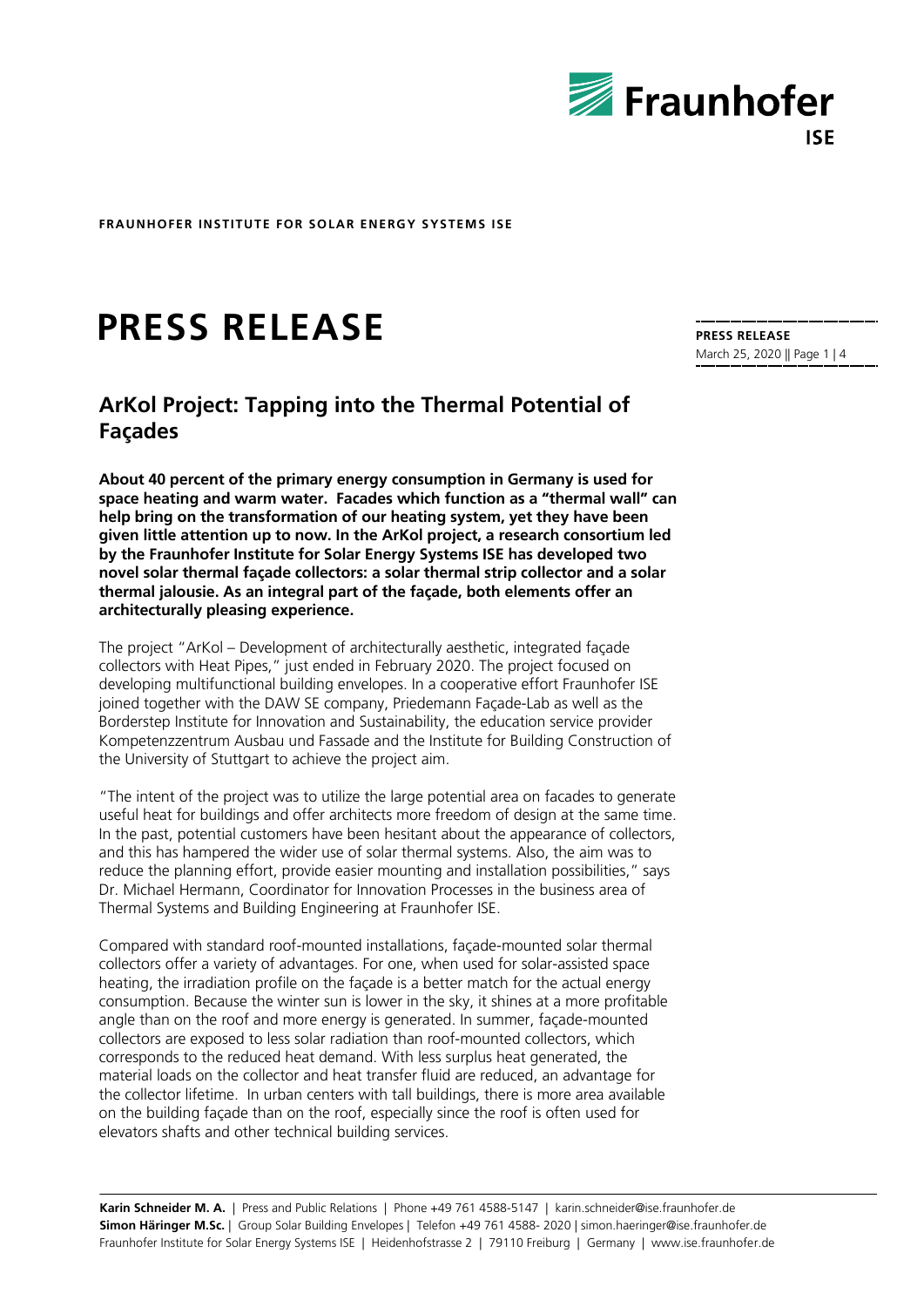

For the efficient and aesthetic utilization of solar thermal energy in façades, the researchers and their industry partners developed first demonstrators for transparent and opaque building envelopes.

## **Solar Thermal Venetian Blind as a Multifunctional Façade Element**

On transparent building facades, solar heat generation with conventional collectors has either not been possible or only with reduced transparency up to now. At the same time, venetian blinds are often installed between transparent glazings in high-rise buildings. When the sun shines, temperatures of up to 100°C can occur in the gap between the glass panes. The solar thermal blind can dissipate this surplus heat just as a solar collector, while offering the full mobility and functionality of a conventional venetian blind system at the same time. Also, the solar thermal venetian blind can be fully retracted to provide full transparency. By dissipating the heat, the cooling load in the building, and thus the cooling demand, is lower.

Heat pipes are integrated into each slat and transport the heat from the moveable slats into the stationary collecting channel using a switchable thermal coupling without the use of a fluid heat carrier. Thanks to this heat transfer concept, the slats are as mobile as any other venetian blind upon release of the press contact. The blind is exceptionally suited for double-clad facades, since the gap between the glazings provides good protection against the weather. "The solar thermal venetian blind is a multifunctional façade element which provides a pleasant indoor climate and glare control, while reducing the energy demand for hot water and space cooling at the same time," explains Simon Häringer, project head.



The slats of the solar thermal venetian blind (STVB) absorb the incident solar radiation. The heat is transferred to the collecting channel via heat pipes and an aluminum adapter. ©Fraunhofer ISE

**PRESS RELEASE** March 25, 2020 || Page 2 | 4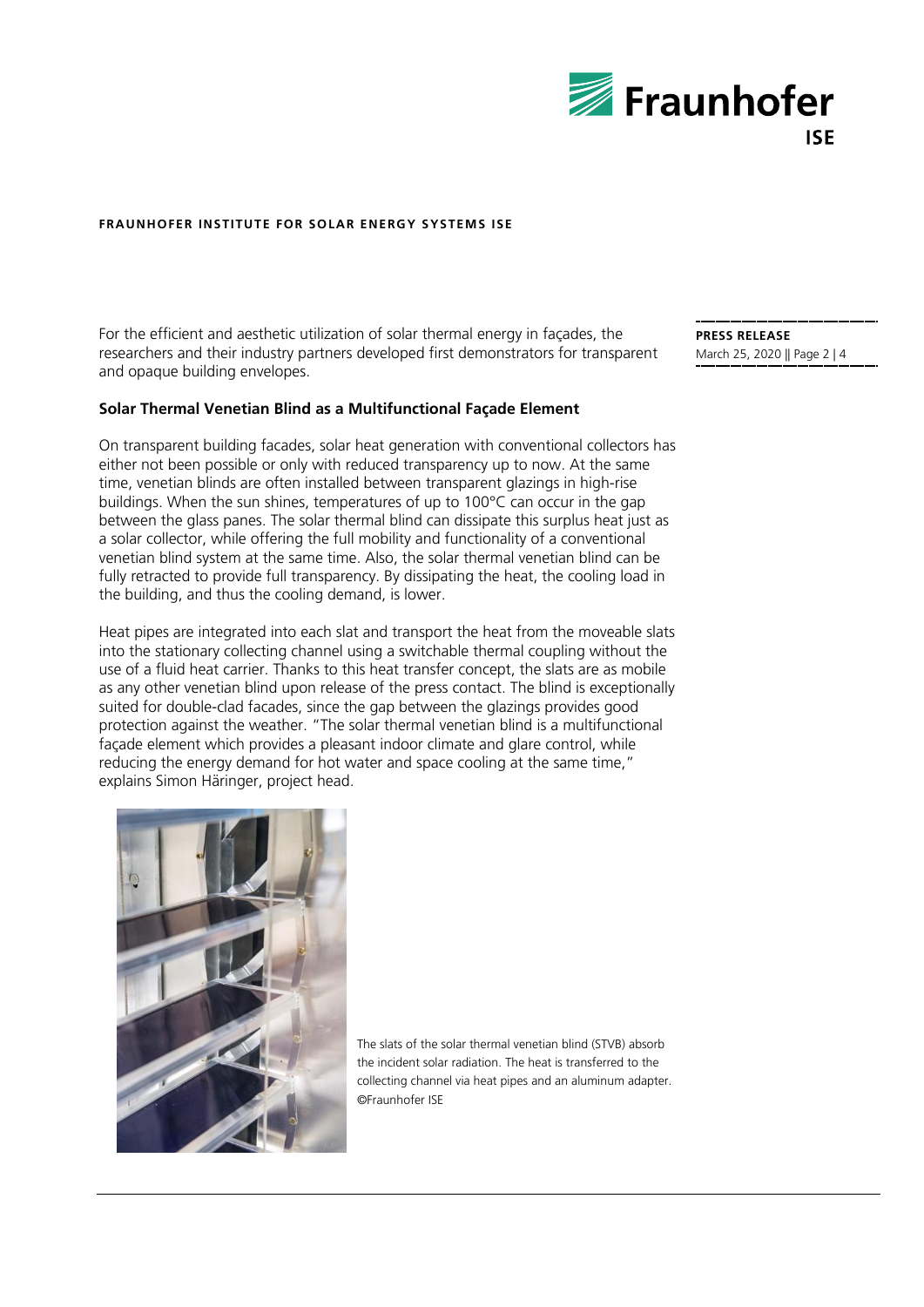

**PRESS RELEASE** March 25, 2020 || Page 3 | 4



The blind is particularly suitable for buildings with large glass façades. The demonstrator shown here is integrated into a double-clad façade element. ©Fraunhofer ISE

#### **Solar Thermal Strip Collector – High Efficiency and Flexible Design**

The strip collector was also developed within the ArKol project. As an aesthetically attractive building component, it offers a higher degree of flexibility with respect to size, color, interval, number and orientation compared to conventional solar collectors. The collector construction is based on strips, which can vary in length and can be positioned on the façade using a stepless connector system. The façade areas between the strips can be cladded with the conventional façade materials. This is technically possible since the heat collected in the spectrally selective absorber is transported to the side in a collective duct in a dry process. Since the solar fluid only flows in the collecting channel, the singular collector elements don't require a hydraulic connection. The collectors are mounted on a rear-ventilated curtain façade with typical mounting brackets, or agraffes, available on the market. This concept can be implemented for both new buildings as well as retrofits. "This plug and play solution simplifies the coordination of the various trades in the building process. It creates clear interfaces for installation and liability. Also the simplified planning for the hydraulics assists façade builders, plasterers and painters in the implementation," explains Katharina Morawietz, project head of the subproject Solar Thermal Strip Collectors. These advantages during mounting and also the high design flexibility become visible during the implementation of the first demonstration façade installed on the building of the paint manufacturer DAW SE.